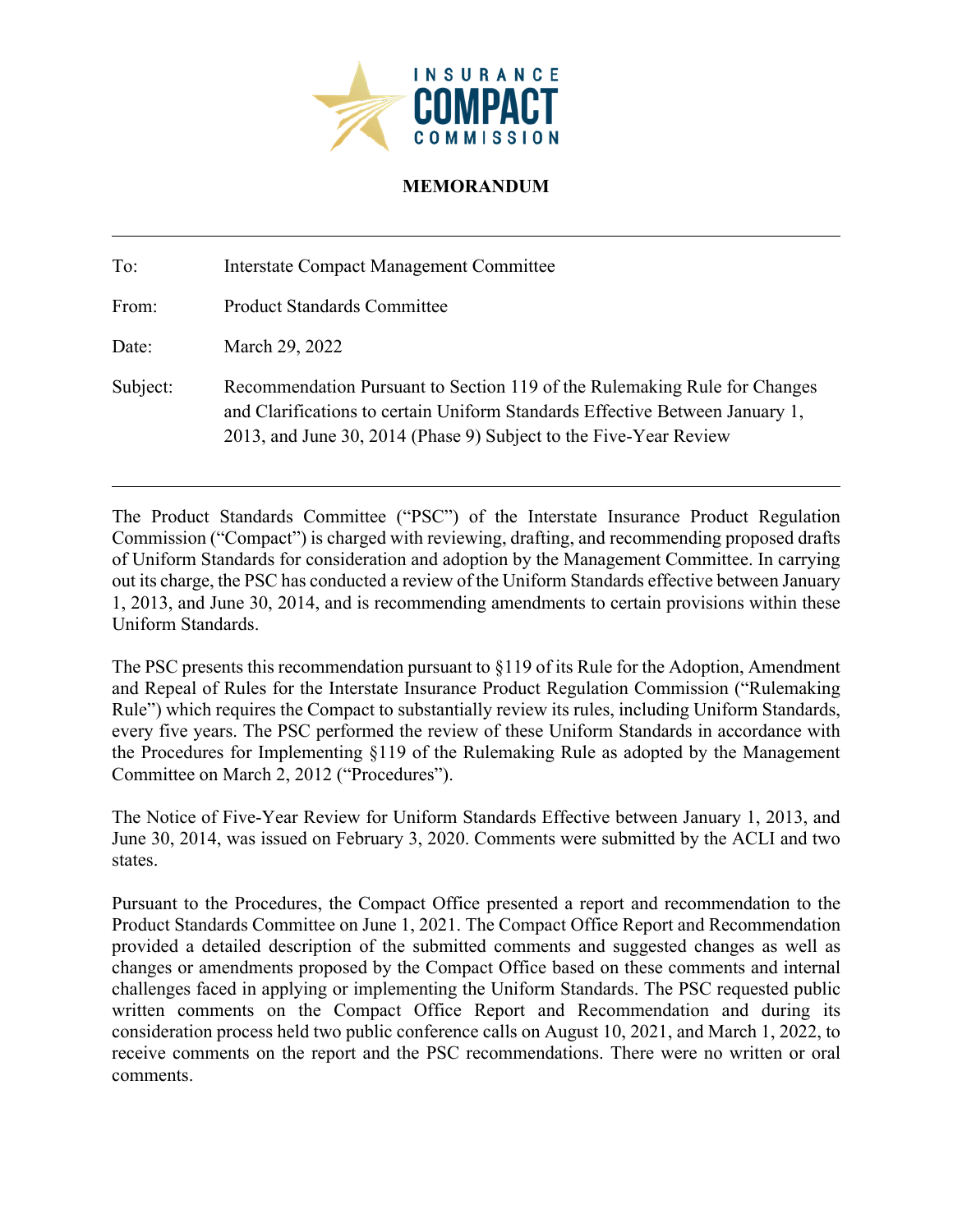

The final Product Standards Committee Report and Recommendation is divided into four parts: 1) Substantive Changes (proposed amendments that would change or alter the meaning, application or interpretation of the provision); 2) Clarifications Changes (amendments to clarify the original or existing meaning, application, and/or intent of a provision); 3) Conforming Amendments (amendments to existing Uniform Standards where the substantive provisions of the amendments are included in other adopted Uniform Standards, and the amendments will have the same substantive effect on the application of the existing Uniform Standards as it does in the other adopted Uniform Standard) and; 4) Technical Items (formatting, typographical, and/or drafting corrections). As part of the Five-Year Review process, the applicable changes adopted by the Compact in prior phases of the Five-Year Review process will be presented as conforming amendments to Uniform Standards subject to Phase 9.

As required by the Procedures, the PSC's recommendation to the Management Committeeincludes a summary of recommended changes and an explanation of the change in circumstancesor underlying assumptions since the rule was last adopted, amended, or reviewed, as well as comments raised but not recommended by the Committee with the reasons for not recommending these items. Since the conforming amendments were already summarized in prior phases of the Five-Year Review and since the technical changes are format and typographical corrections, these items are not detailed on the chart. The Summary of Five-Year Review Comments and PSC Recommendations for Uniform Standards in Phase 9 accompany this Transmittal Memo.

As was previously recommended in prior Five-Year Reviews, the PSC recommends that the proposed amendments apply only to new filings received after the effective date of the amendments. It is not necessary to resubmit previously approved forms to comply with these amendments, or to suspend use of previously approved forms that do not comply with these amendments.

This Summary will be posted to the Rulemaking Docket of the IIPRC Website [\(www.insurancecompact.org\)](http://www.insurancecompact.org/) and will have links to the applicable Uniform Standards showing the proposed Five-Year Review changes in redlined format. The PSC is available to respond to any questions to assist the Management Committee during its rulemaking process.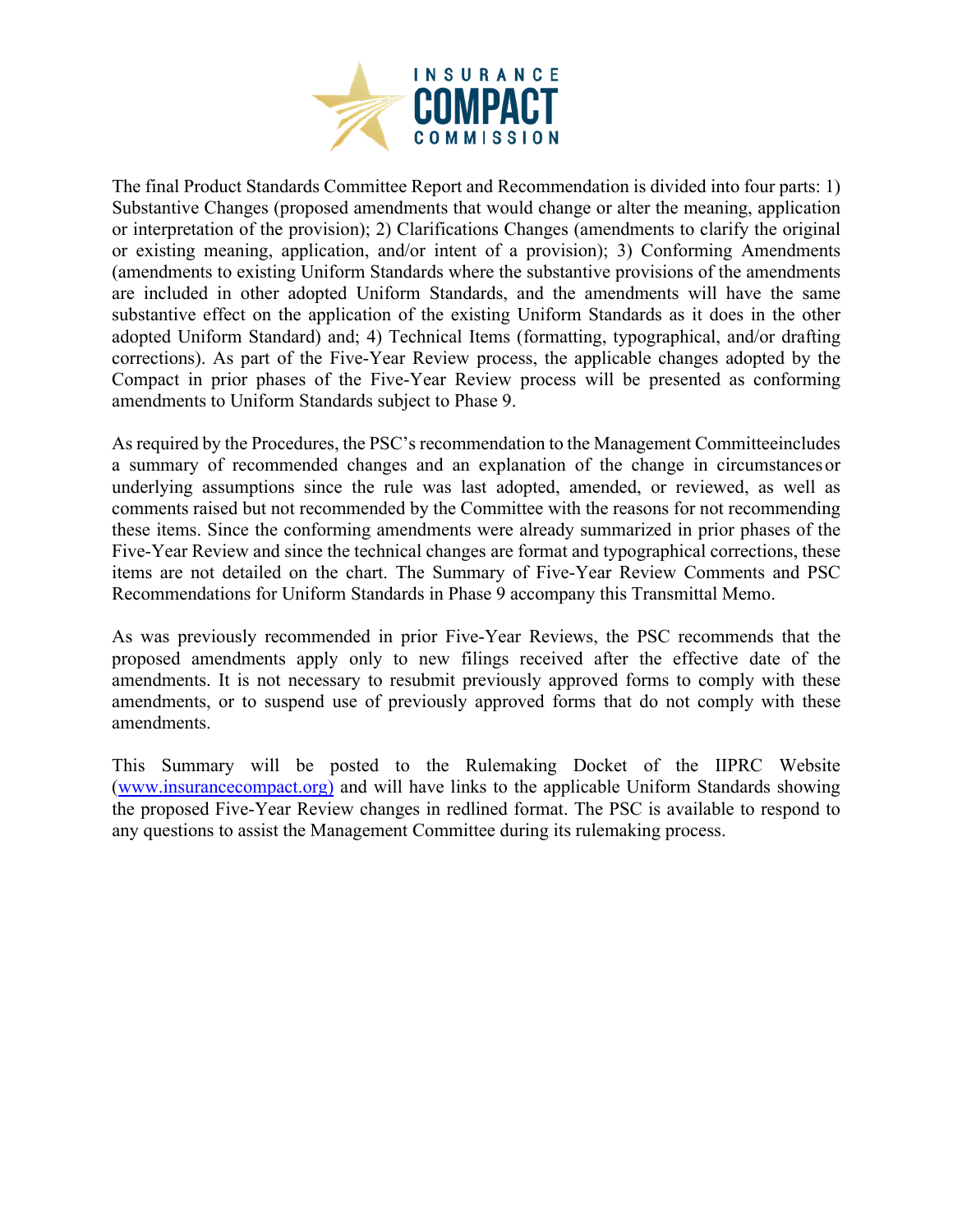## **Product Standards Committee Response to Public Comments During Comment Period Summary of Five-Year Review Comments and PSC Recommendations For Uniform Standards in Phase 9 of the Five-Year Review** February 9, 2022

|    | <b>Uniform Standards Provision</b>                                                                                                                                                                                                         | <b>5-Year Review Comment</b>                                                                                                                                                                                                                                                                                                                                                                            | <b>PSC Recommendation</b>                                                                                                                                                                                                                                                                                                                                                                                                              |  |  |  |  |  |
|----|--------------------------------------------------------------------------------------------------------------------------------------------------------------------------------------------------------------------------------------------|---------------------------------------------------------------------------------------------------------------------------------------------------------------------------------------------------------------------------------------------------------------------------------------------------------------------------------------------------------------------------------------------------------|----------------------------------------------------------------------------------------------------------------------------------------------------------------------------------------------------------------------------------------------------------------------------------------------------------------------------------------------------------------------------------------------------------------------------------------|--|--|--|--|--|
|    |                                                                                                                                                                                                                                            |                                                                                                                                                                                                                                                                                                                                                                                                         |                                                                                                                                                                                                                                                                                                                                                                                                                                        |  |  |  |  |  |
|    | <b>RECOMMENDED CLARIFICATION ITEMS</b>                                                                                                                                                                                                     |                                                                                                                                                                                                                                                                                                                                                                                                         |                                                                                                                                                                                                                                                                                                                                                                                                                                        |  |  |  |  |  |
| 1. | <b>Additional Standards for Incidental</b><br><b>Guaranteed Minimum Death</b><br><b>Benefits for Individual Deferred</b><br>Non-Variable Annuities<br>Scope Section<br>(Cross-Reference to IIPRC Office Report -<br>Clarification Item #1) | Comments/Observations:<br>IIPRC<br>The<br><i>Office</i><br>Insurance Compact Office notes that the use of the<br>phrase "adjusted for withdrawals" has caused<br>questions and confusion with filers and suggests<br>substituting "premiums minus withdrawals" for<br>clarity. The Insurance Compact Office suggests<br>that the PSC consider the language offered to add<br>clarity to this provision. | The PSC recommends revising the definition of<br>incidental GMDB:<br>1. A death benefit less than or equal to<br>the greater of:<br>(a) $125\%$ of the cash value, or<br>(b) (i) The accumulation of premiums less<br>(adjusted for withdrawals), at a<br>specified annualized interest rate of<br>$10%$ .<br>(ii) The death benefit provided by<br>$1(b)(i)$ shall not exceed 250%<br>of premiums less (adjusted for<br>withdrawals). |  |  |  |  |  |
| 2. | Group Term Life Insurance Uniform<br>Standards for Accidental Death and<br>Dismemberment                                                                                                                                                   | Insurance Compact Office Comments/Observations:<br>The Insurance Compact Office has requested catch-<br>all provisions in Uniform Standards be removed as                                                                                                                                                                                                                                               | The PSC recommends this provision be deleted                                                                                                                                                                                                                                                                                                                                                                                           |  |  |  |  |  |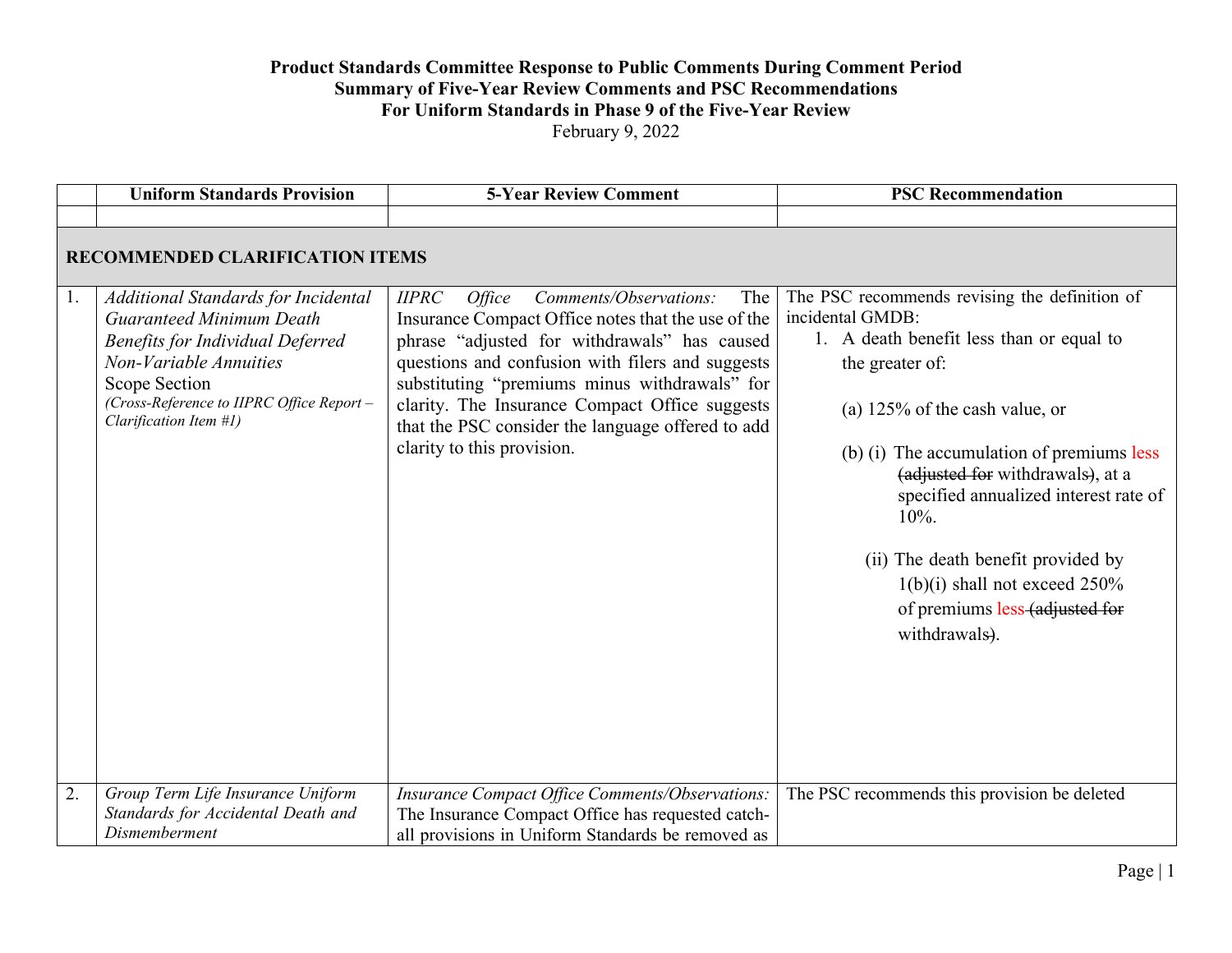## **Product Standards Committee Response to Public Comments During Comment Period Summary of Five-Year Review Comments and PSC Recommendations For Uniform Standards in Phase 9 the Five-Year Review**

February 9, 2022

|    |                                                                                                                                                                                                                                          | $1$ COTUALY 7, $2022$                                                                                                                                                                                                                                                                                                                                                                                                                                                                                                                                                                                                                                                                                                                                                                                                                                    |                                                                                                                                                                                                                                                                                                                                                                                                                                                                                     |  |  |  |
|----|------------------------------------------------------------------------------------------------------------------------------------------------------------------------------------------------------------------------------------------|----------------------------------------------------------------------------------------------------------------------------------------------------------------------------------------------------------------------------------------------------------------------------------------------------------------------------------------------------------------------------------------------------------------------------------------------------------------------------------------------------------------------------------------------------------------------------------------------------------------------------------------------------------------------------------------------------------------------------------------------------------------------------------------------------------------------------------------------------------|-------------------------------------------------------------------------------------------------------------------------------------------------------------------------------------------------------------------------------------------------------------------------------------------------------------------------------------------------------------------------------------------------------------------------------------------------------------------------------------|--|--|--|
|    | <b>Uniform Standards Provision</b>                                                                                                                                                                                                       | <b>5-Year Review Comment</b>                                                                                                                                                                                                                                                                                                                                                                                                                                                                                                                                                                                                                                                                                                                                                                                                                             | <b>PSC</b> Recommendation                                                                                                                                                                                                                                                                                                                                                                                                                                                           |  |  |  |
|    | Scope section and Benefits section<br>(Cross-Reference to IIPRC Office Report -<br>Clarification Item #2)                                                                                                                                | they do not provide sufficient standards to make a<br>determination whether benefits not otherwise<br>specifically listed are within scope.                                                                                                                                                                                                                                                                                                                                                                                                                                                                                                                                                                                                                                                                                                              | "Dismemberment" includes any loss described in<br>Items $3$ , and $4$ and $7$ of Section 2.A of these<br>standards.<br>\$2A (7)<br>The provisions may include benefits<br>for other losses that are approved by the<br>Interstate Insurance Product Regulation<br>Commission.                                                                                                                                                                                                       |  |  |  |
|    | <b>ITEMS RAISED BUT NOT RECOMMENDED</b>                                                                                                                                                                                                  |                                                                                                                                                                                                                                                                                                                                                                                                                                                                                                                                                                                                                                                                                                                                                                                                                                                          |                                                                                                                                                                                                                                                                                                                                                                                                                                                                                     |  |  |  |
| 1. | Additional Standards for Incidental<br><b>Guaranteed Minimum Death Benefits</b><br>for Individual Deferred Non-Variable<br><b>Annuities</b><br><b>SCOPE</b> section<br>(Cross-Reference to IIPRC Office Report -<br>Substantive Item #1) | ACLI Comment: The ACLI stated that they believe<br>the current definition unnecessarily reduces<br>policyholder value and prevents companies from<br>filing through the Compact for products with an<br>enhanced death benefit. As a result, they propose<br>increasing the percentage of the cash value from<br>125% to 150% to allow more value to be passed<br>on to the policyholder; adding "150% of the<br>account value" since death benefits are generally<br>based on account value and increasing the<br>percentage in 1. (b)(ii) from $250\%$ to 400%. They<br>note that the current limit becomes applicable in<br>approximately the 15th contract year; however,<br>annuities are generally held much longer and thus<br>the proposed limit would allow growth over a<br>longer period of time, enhancing the value to the<br>policyholder. | The PSC recommends no change to the current<br>definition. The PSC referred the request to the<br>Actuarial Working Group(AWG) for review. The<br>AWG asked the ACLI to respond to questions to<br>help the AWG measure the impact of what it means<br>for the death benefit to be incidental. ACLI declined<br>to provide a response to the request. The AWG<br>advised the PSC that it did not have sufficient<br>information to recommend a change to the current<br>definition. |  |  |  |
| 2. | Group Term Life Insurance Policy<br>and Certificate Standards for<br>Employer                                                                                                                                                            | Texas Comment: Texas Department of Insurance<br>(TDI) submitted a comment that the Texas Insurance<br>Code §1131.802 has a higher age limit regarding<br>coverage of children in group policies to age 25.                                                                                                                                                                                                                                                                                                                                                                                                                                                                                                                                                                                                                                               | The PSC recommends no change to the existing<br>provision. The Product Standards Committee asked<br>members to review their state statutes regarding the<br>definition of child for group term life insurance                                                                                                                                                                                                                                                                       |  |  |  |